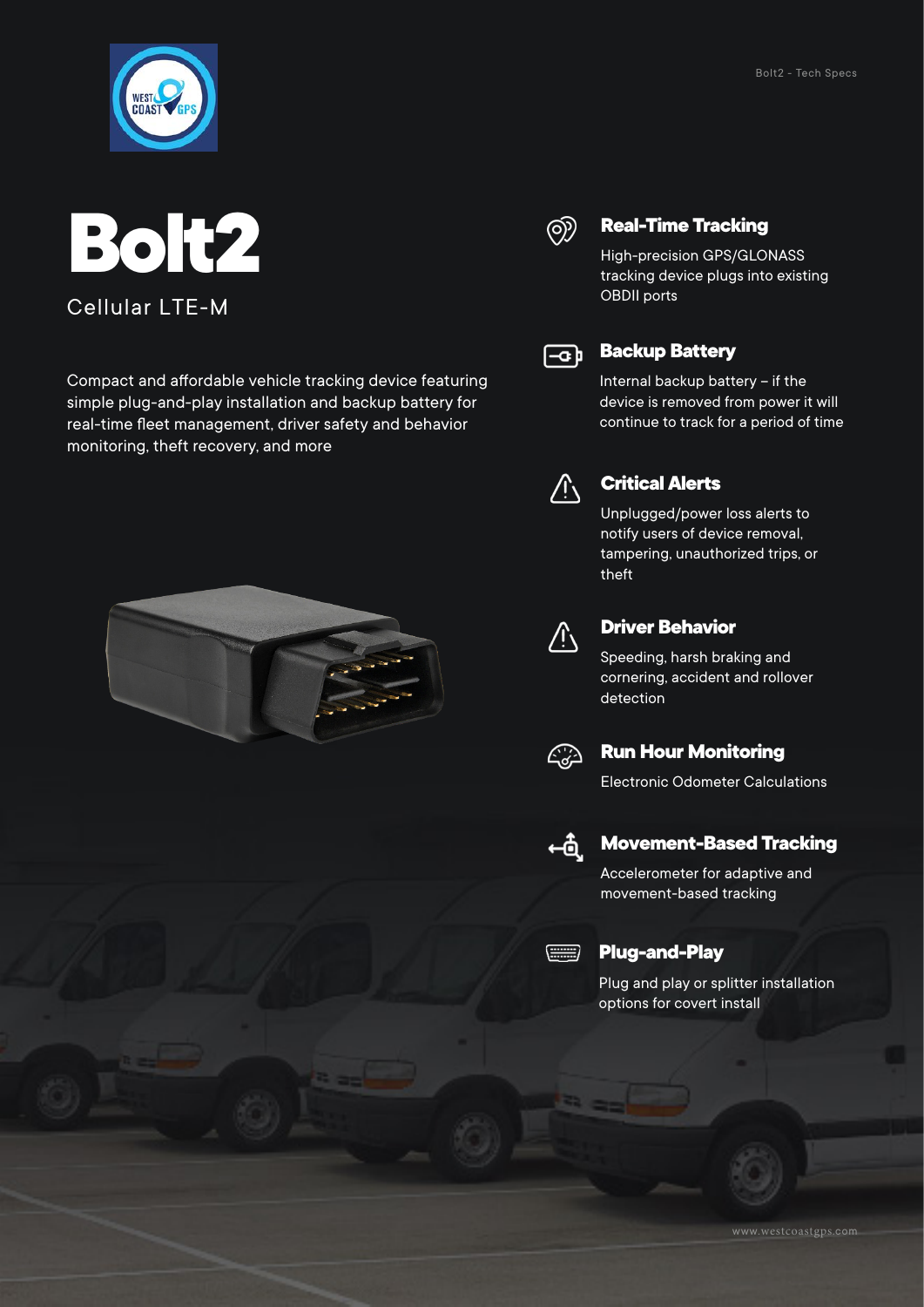# **Connectivity**

LTE-M

Nordic nRF9160 Modem operates on all major global LTE-M bands Supported LTEbands: LTE-M (Cat-M1): B1, B2, B3, B4, B5, B8, B12, B13, B14, B17, B18, B19, B20, B25, B26, B28, B66

| SIM <sub>S</sub><br>ccess<br><b>SIZE</b><br>.<br>$\sim$ | <b>IFF SIM</b><br>4F<br>$\overline{\phantom{a}}$ |
|---------------------------------------------------------|--------------------------------------------------|
|                                                         |                                                  |

# **Location**

| <b>GNSS Module</b>          | UBLOX EVA-M8Q with TCXO                                                                                 |
|-----------------------------|---------------------------------------------------------------------------------------------------------|
| Constellation               | Concurrent GPS / GLONASS                                                                                |
| Channels                    | 72 Channel High Sensitivy Receiver                                                                      |
| <b>Tracking Sensitivity</b> | -167dBM industry-leading tracking performance                                                           |
| <b>GNSS Assistance</b>      | GNSS almanac data for greater sensitivity and position accuracy                                         |
| Low Noise Amplifier         | GPS signals are boosted by a unique low-noise amplifier (LNA) allowing operation where other units fail |
| Cell Tower Location         | Cell tower location fallback for positioning when GPS can't get a fix                                   |

### **Power**

| Input Voltage            | 8-36V DC (max). OBDII connector draws power from vehicle's OBD port                                                                                                                    |
|--------------------------|----------------------------------------------------------------------------------------------------------------------------------------------------------------------------------------|
| Self-Resetting Fuse      | Built-in self-resetting fuse makes installation simple and safe. Stringent automotive power "load dump"<br>tests are conducted to ensure operation in the harshest electrical systems. |
| <b>Operating Current</b> | $\sim$ 25/50mA when moving                                                                                                                                                             |
| <b>Sleep Current</b>     | $1mA$                                                                                                                                                                                  |
| <b>Backup Battery</b>    | 200mA LiPo internal backup battery pack                                                                                                                                                |

# **Mechanics / Design**

| <b>Dimenions</b>             | 71 x 46 x 24 mm (2.8 x 1.81 x 0.94")                                                                                                  |
|------------------------------|---------------------------------------------------------------------------------------------------------------------------------------|
| Weight                       | 48 g (1.69 oz)                                                                                                                        |
| Housing                      | ABS Polycarbonate Plastic                                                                                                             |
| Installation                 | OBDII standard connector draws power from the OBDII port to operate                                                                   |
| <b>Operating Temperature</b> | $-20^{\circ}$ C to $+60^{\circ}$ C                                                                                                    |
| <b>GPS Antenna</b>           | Internal                                                                                                                              |
| Cellular Antenna             | Internal                                                                                                                              |
| <b>RF</b> Antenna            | Internal                                                                                                                              |
| 3-Axis Accelerometer         | 3-Axis Accelerometer to detect movement, high G-force events, and more                                                                |
| Diagnostic LED               | Diagnostic LED signifies operation status                                                                                             |
| <b>Flash Memory</b>          | Store weeks of records if device is out of cellular coverage. Storage capacity for over 10 days of contin-<br>uous 30-second logging. |